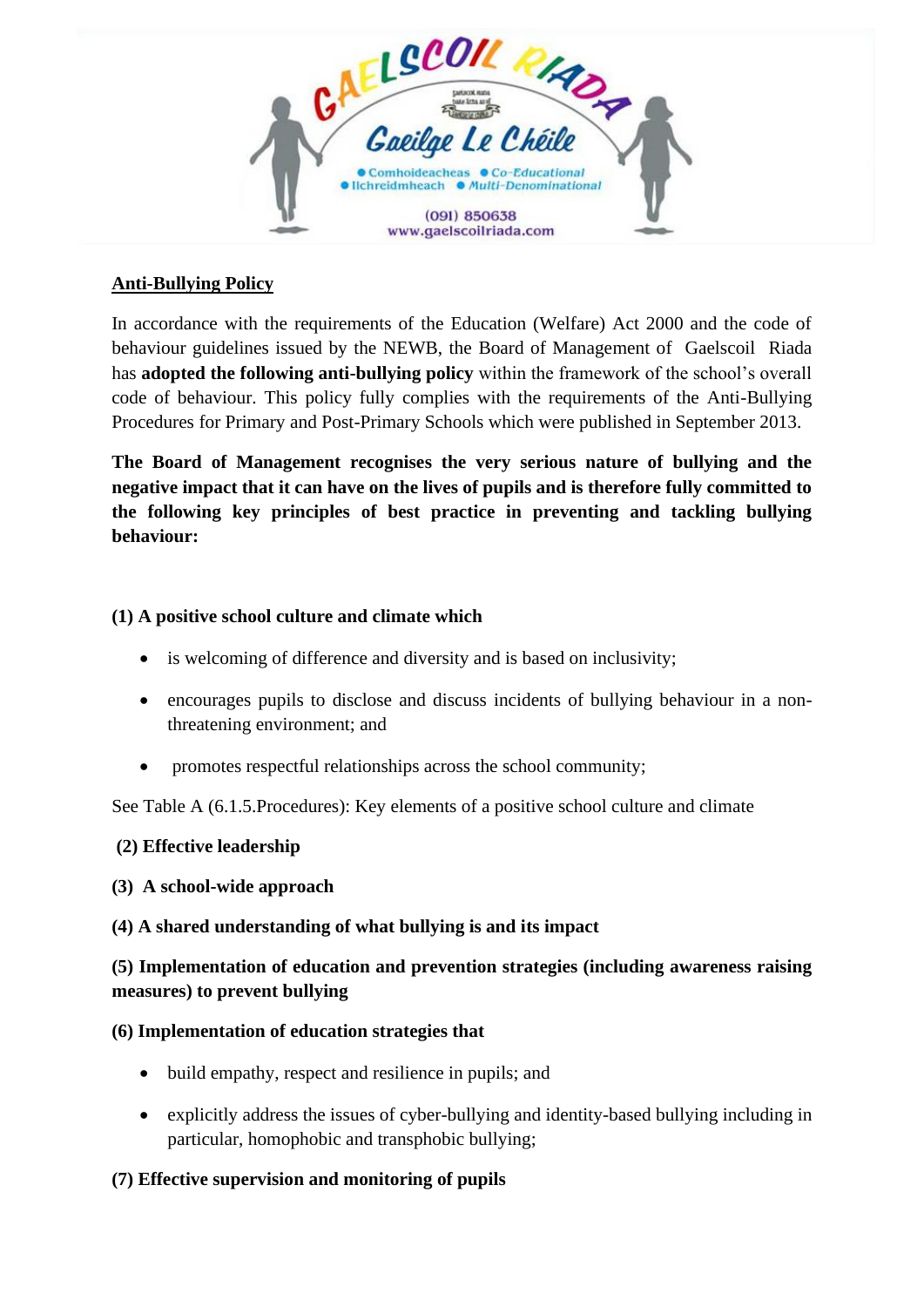#### **(8) Supports for staff**

# **(9) Consistent recording, investigation and follow up of bullying behaviour (including use of established intervention strategies)**

### **(10) On-going evaluation of the effectiveness of the anti-bullying policy.**

In accordance with the *Anti-Bullying Procedures for Primary and Post-Primary Schools* bullying is defined as follows:

Bullying is unwanted negative behaviour, verbal, psychological or physical conducted, by an individual or group against another person (or persons) and which is repeated over time.

The following types of bullying behaviour are included in the definition of bullying:

| Physical aggression                                                                          |
|----------------------------------------------------------------------------------------------|
| Damage to personal property                                                                  |
| Identity-based bullying such as homophobic bullying, racist bullying, bullying based on a    |
| person's membership of the Traveller community and bullying of those with disabilities or    |
| special educational needs.                                                                   |
| Deliberate exclusion, name calling, slagging, malicious gossip and other forms of relational |
| bullying                                                                                     |
| Staff related bullying                                                                       |
| Cyber-bullying: Online/ unwanted hurtful phone calls/ text messages                          |

Negative behaviour that does not meet this definition of bullying will be dealt with in accordance with the school's code of behaviour.

Isolated or once-off incidents of intentional negative behaviour, including a once-off offensive or hurtful text message or other private messaging, do not fall within the definition of bullying and should be dealt with, as appropriate, in accordance with the school's code of behaviour.

However, in the context of this policy, placing a once-off offensive or hurtful public message, image or statement on a social network site or other public forum where that message, image or statement can be viewed and/or repeated by other people will be regarded as bullying behaviour.

Additional information on different types of bullying is set out in Section 2 of the *Anti-Bullying Procedures for Primary and Post-Primary Schools.*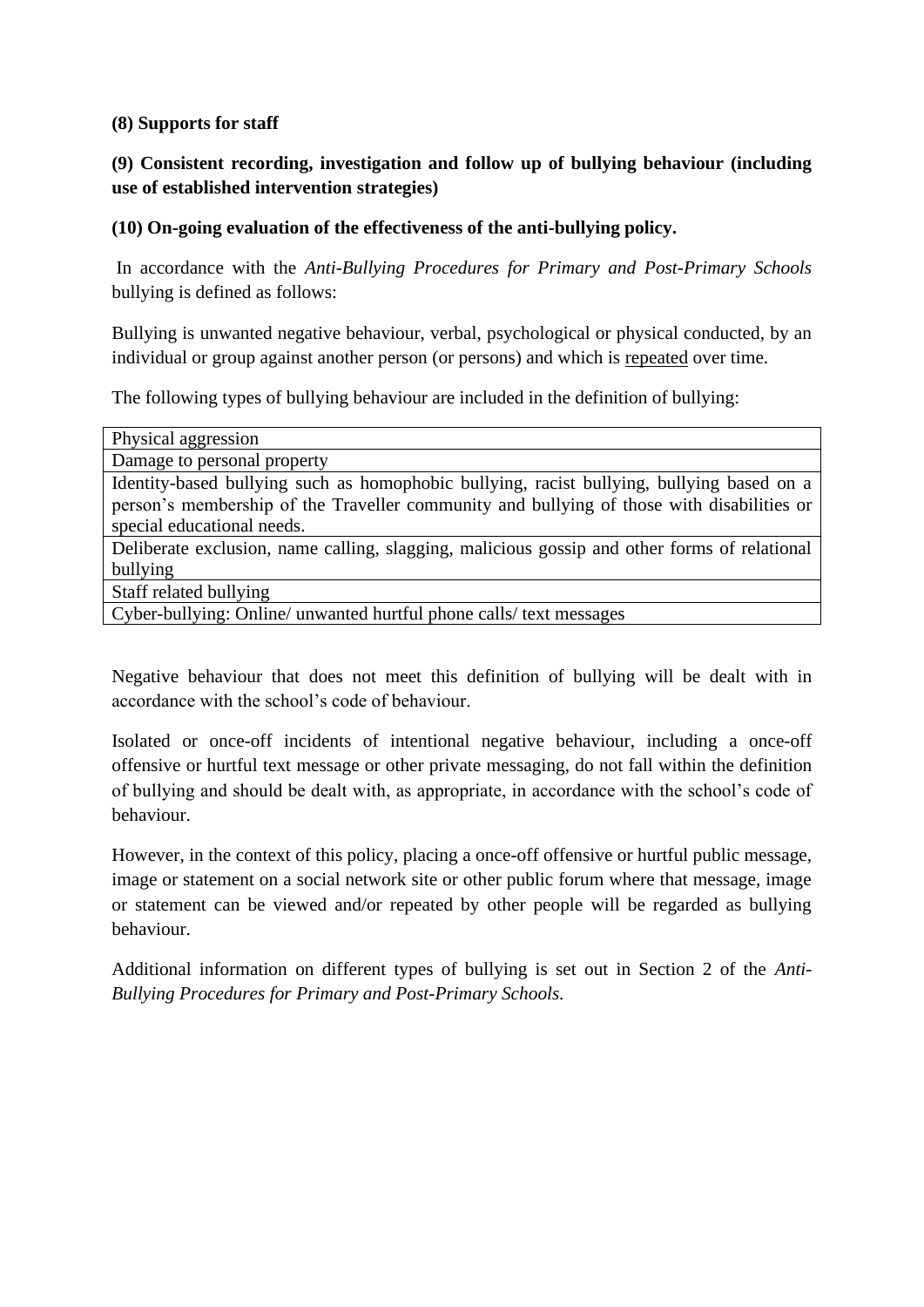The relevant teacher(s) for investigating and dealing with bullying is (are) as follows: (see Section 6.8 of the Anti-Bullying Procedures for Primary and Post-Primary Schools):

The class teacher Deputy Principal Principal

### **Any teacher may act as a relevant teacher if circumstances warrant it.**

The education and prevention strategies (including strategies specifically aimed at cyberbullying, homophobic and transphobic bullying) that will be used by the school are as follows (see Section 6.5 of the *Anti-Bullying Procedures for Primary and Post-Primary Schools*):

### **School-wide approach**

- A school-wide approach to the fostering of respect for all members of the school community.
- The promotion of the value of diversity to address issues of prejudice and stereotyping, and highlight the unacceptability of bullying behaviour.
- The fostering and enhancing of the self-esteem of all our pupils through both curricular and extracurricular activities. Pupils will be provided with opportunities to develop a positive sense of self-worth through formal and informal interactions.
- Whole staff professional development on bullying to ensure that all staff develops an awareness of what bullying is, how it impacts on pupils' lives and the need to respond to it-prevention and intervention.
- Supervision and monitoring of classrooms, corridors, school grounds, school tours and extra- curricular activities. Non-teaching and ancillary staff will be encouraged to be vigilant and report issues to relevant teachers.
- Involvement of the students in contributing to a safe school environment. We follow the recommendations outlined in our school's 'Code of Behaviour' to encourage a culture of peer respect and support.
- Development and promotion of an Anti-Bullying code for the school-to be displayed publicly in classrooms and in common areas of the school.
- The school's anti-bullying policy is discussed with pupils
- A copy of our Anti-Bullying policy is available on our school website for all parents to view.
- The implementation of regular (e.g. per term) whole school awareness measures e.g. a dedicated notice board in the school and classrooms on the promotion of friendship, and bullying prevention; annual Friendship Week; annual or term or monthly student surveys; regular school assemblies by principal, deputy principal, teachers etc.
- Encourage a culture of telling, with particular emphasis on the importance of bystanders. In that way pupils will gain confidence in 'telling'. This confidence factor is of vital importance. It should be made clear to all pupils that when they report incidents of bullying they are not considered to be telling tales but are behaving responsibly.
- Ensuring that pupils know who to tell and how to tell, e.g.:
	- o Direct approach to teacher at an appropriate time, for example after class.
	- o Hand note up with homework.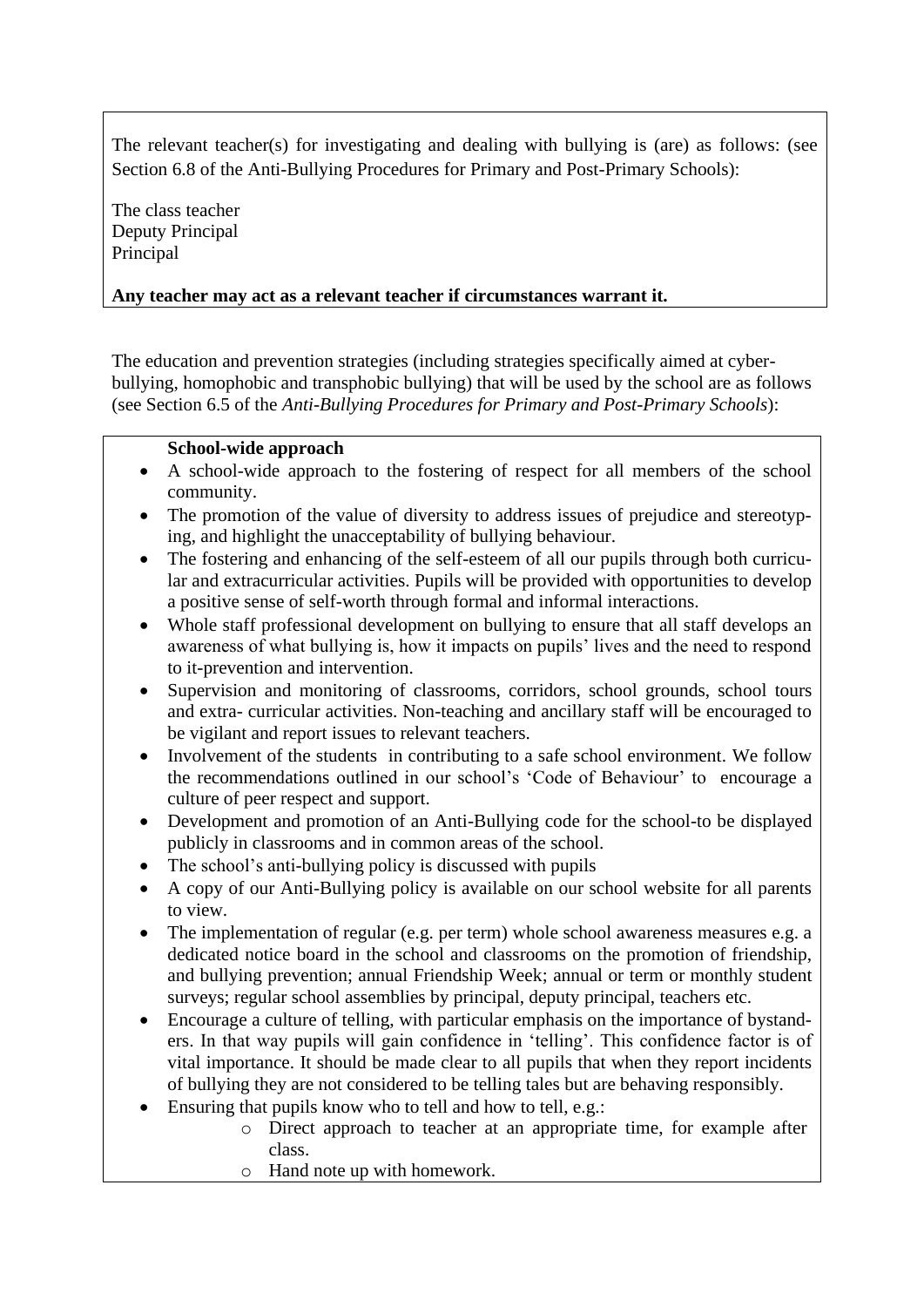- o Make a phone call to the school or to a trusted teacher in the school.
- o Anti-bully or Post box
- o Get a parent(s)/guardian(s) or friend to tell on your behalf.
- Ensure bystanders understand the importance of telling if they witness or know that bullying is taking place.
- Identify clear protocols to encourage parent(s)/guardian(s) to approach the school if they suspect that their child is being bullied. The protocol should be developed in consultation with parents.

### **Cyber-Bullying**

- The development of an Acceptable Use Policy in the school to include the necessary steps to ensure that the access to technology within the school is strictly monitored and that unsuitable websites are blocked.
- A teacher/parent is always present while pupils are using computers in school.
- Teach pupils strategies to prevent cyber-bullying
	- o Respect others
	- o Think before you send messages
	- o Do not disclose your password to others
	- o If you can block a person that is bullying you-do so
	- o Do not respond to malicious messages
	- o Keep all evidence
	- o Ensure you tell if someone is bullying you online
- Invite an outside speaker to speak to  $5<sup>th</sup>$  and  $6<sup>th</sup>$  Class pupils on Internet Safety

### **Implementation of curricula**

- The full implementation of the SPHE and the RSE and Stay Safe Programmes.
- School wide delivery of lessons on bullying from evidence based programmes, Stay Safe Programme, The Walk Tall Programme, Croí na Scoile.
- Delivery of the Garda SPHE Programmes at primary level. These lessons, delivered by Community Gardai, cover issues around personal safety and cyber-bullying
- The school will specifically consider the additional needs of SEN pupils with regard to programme implementation and the development of skills and strategies to enable all pupils to respond appropriately.

### **Links to other policies**

- Code of Behaviour,
- Child Protections policy,
- Supervision of pupils,
- Acceptable Use policy,
- Attendance Policy,
- Sporting activities (swimming policy)
- Data protection,
- Mobile Phone Usage.

The school's procedures for investigation, follow-up and recording of bullying behaviour and the established intervention strategies used by the school for dealing with cases of bullying behaviour are as follows (see Section 6.8 of the Anti-Bullying Procedures for Primary and Post-Primary Schools)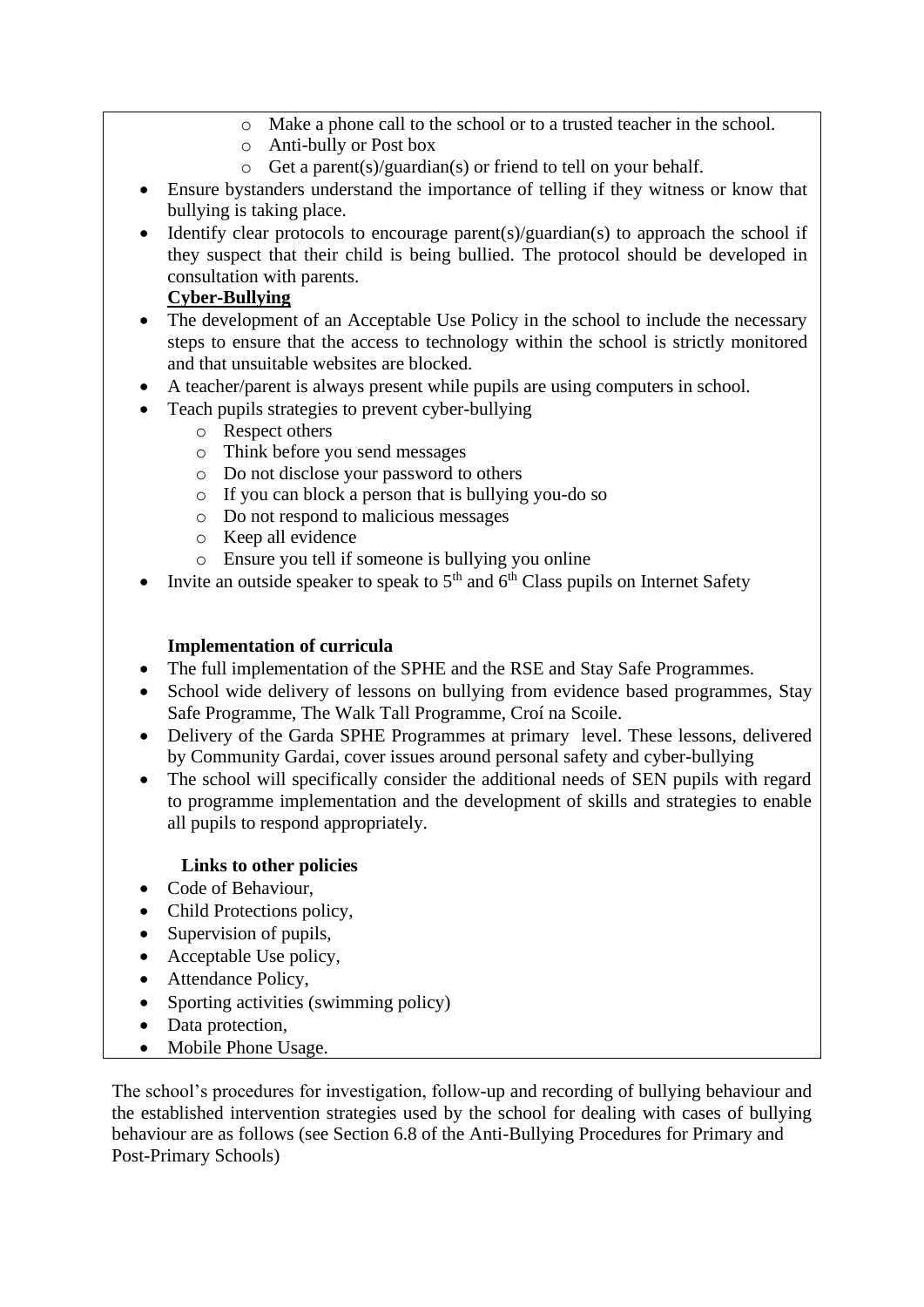### **Procedures for Investigating and Dealing with Bullying**

### **The primary aim in investigating and dealing with bullying is to resolve any issues and to restore, as far as is practicable, the relationships of the parties involved (rather than to apportion blame);**

#### **The school's procedures must be consistent with the following approach.**

Every effort will be made to ensure that all involved (including pupils, parent(s)/guardian(s)) understand this approach from the outset.

### **Reporting bullying behaviour**

- Any pupil or parent(s)/guardian(s) may bring a bullying incident to any teacher in the school.
- All reports, including anonymous reports of bullying, will be investigated and dealt with by the relevant teacher.
- Teaching and non-teaching staff such as secretaries, special needs assistants (SNAs), bus escorts, caretakers, cleaners must report any incidents of bullying behaviour witnessed by them, or mentioned to them, to the relevant teacher;

#### **Investigating and dealing with incidents: Style of approach**

- In investigating and dealing with bullying, the teacher(s) will exercise his/her/their professional judgement to determine whether bullying has occurred and how best the situation might be resolved;
- Parent(s)/guardian(s) and pupils are required to co-operate with any investigation and assist the school in resolving any issues and restoring, as far as is practicable, the relationships of the parties involved as quickly as possible;
- Teachers should take a calm, unemotional problem-solving approach when dealing with incidents of alleged bullying behaviour reported by pupils, staff or parents.
- Where possible, incidents should be investigated outside the classroom situation to ensure the privacy of all involved;
- All interviews should be conducted with sensitivity and with due regard to the rights of all pupils concerned. Pupils who are not directly involved can also provide very useful information in this way;
- When analysing incidents of bullying behaviour, the relevant teacher should seek answers to questions of what, where, when, who and why. This should be done in a calm manner, setting an example in dealing effectively with a conflict in a nonaggressive manner;
- If a group is involved, each member should be interviewed individually at first. Thereafter, all those involved should be met as a group. At the group meeting, each member should be asked for his/her account of what happened to ensure that everyone in the group is clear about each other's statements;
- Each member of a group should be supported through the possible pressures that may face them from the other members of the group after the interview by the teacher;
- It may also be appropriate or helpful to ask those involved to write down their account of the incident(s)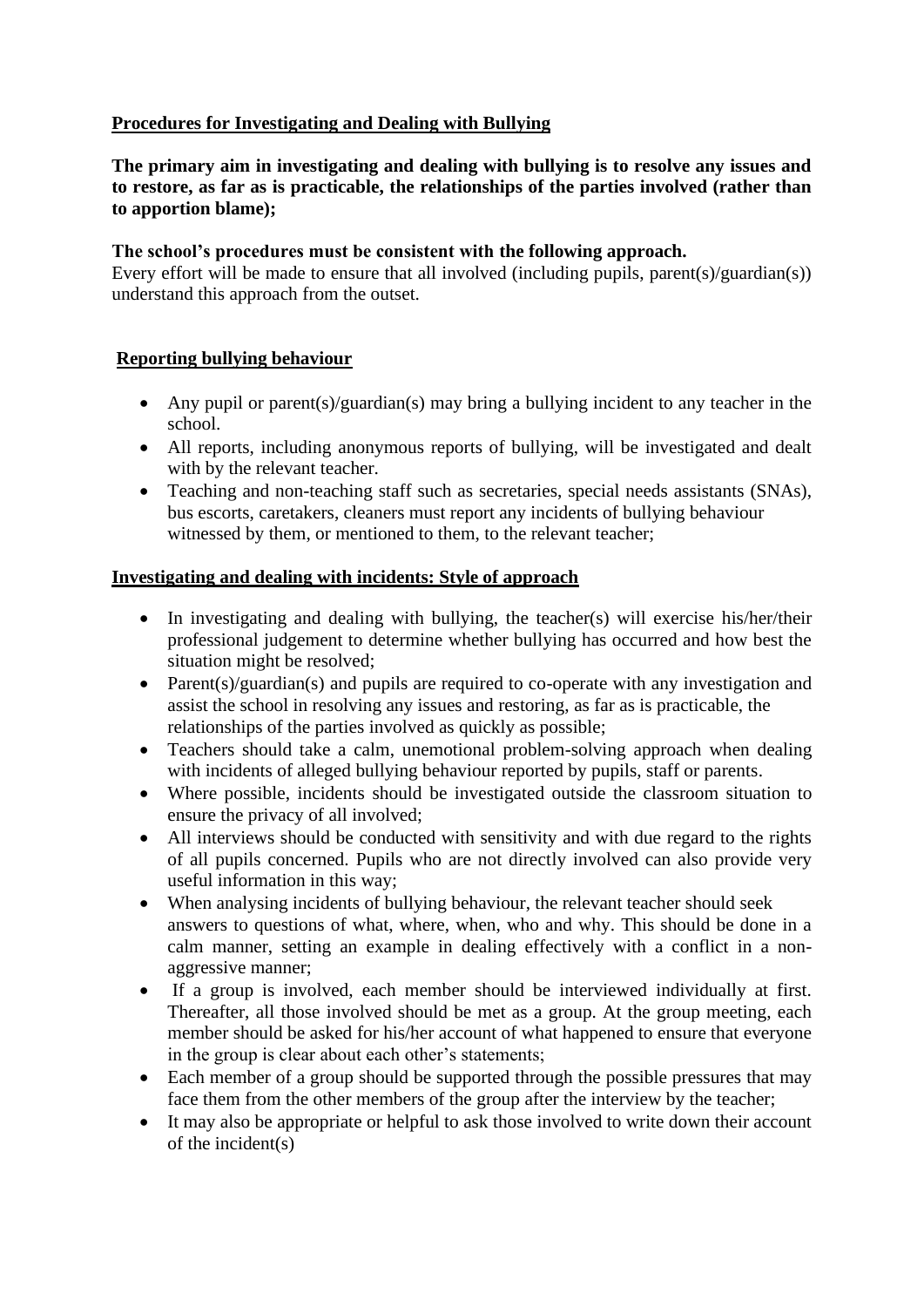- In cases where it has been determined by the relevant teacher that bullying behaviour has occurred, the parent(s)/guardian(s) of the parties involved should be contacted at an early stage to inform them of the matter and explain the actions being taken (by reference to the school policy). The school should give parent(s)/guardian(s) an opportunity of discussing ways in which they can reinforce or support the actions being taken by the school and the supports provided to the pupils;
- Where the relevant teacher has determined that a pupil has been engaged in bullying behaviour, it should be made clear to him/her how he/she is in breach of the school's anti-bullying policy and efforts should be made to try to get him/her to see the situation from the perspective of the pupil being bullied;
- It must also be made clear to all involved (each set of pupils and parent(s)/guardian(s)) that in any situation where disciplinary sanctions are required, this is a private matter between the pupil being disciplined, his or her parent(s)/guardian(s) and the school;

### **Follow up and recording**

- In determining whether a bullying case has been adequately and appropriately addressed the relevant teacher must, as part of his/her professional judgement, take the following factors into account:
	- Whether the bullying behaviour has ceased;
	- Whether any issues between the parties have been resolved as far as is practicable;
	- -Whether the relationships between the parties have been restored as far as is practicable.

-Any feedback received from the parties involved, their parent(s)/guardian(s)s or the school Principal or Deputy Principal

- Follow-up meetings with the relevant parties involved should be arranged separately with a view to possibly bringing them together at a later date if the pupil who has been bullied is ready and agreeable.
- Where a parent(s)/guardian(s) is not satisfied that the school has dealt with a bullying case in accordance with these procedures, the parent(s)/guardian(s) must be referred, as appropriate, to the school's complaints procedures.
- In the event that a parent(s)/guardian(s) has exhausted the school's complaints procedures and is still not satisfied, the school must advise the parent(s)/guardian(s) of their right to make a complaint to the Ombudsman for Children

### **Recording of bullying behaviour**

It is imperative that all recording of bullying incidents must be done in an objective and factual manner.

All records must be maintained in accordance with relevant data protection legislation.

The school's procedures for noting and reporting bullying behaviour are as follows:

### **Informal: pre-determination that bullying has occurred**

• All reports of bullying behaviour and any bullying behaviour witnessed by staff must be reported to the relevant teacher immediately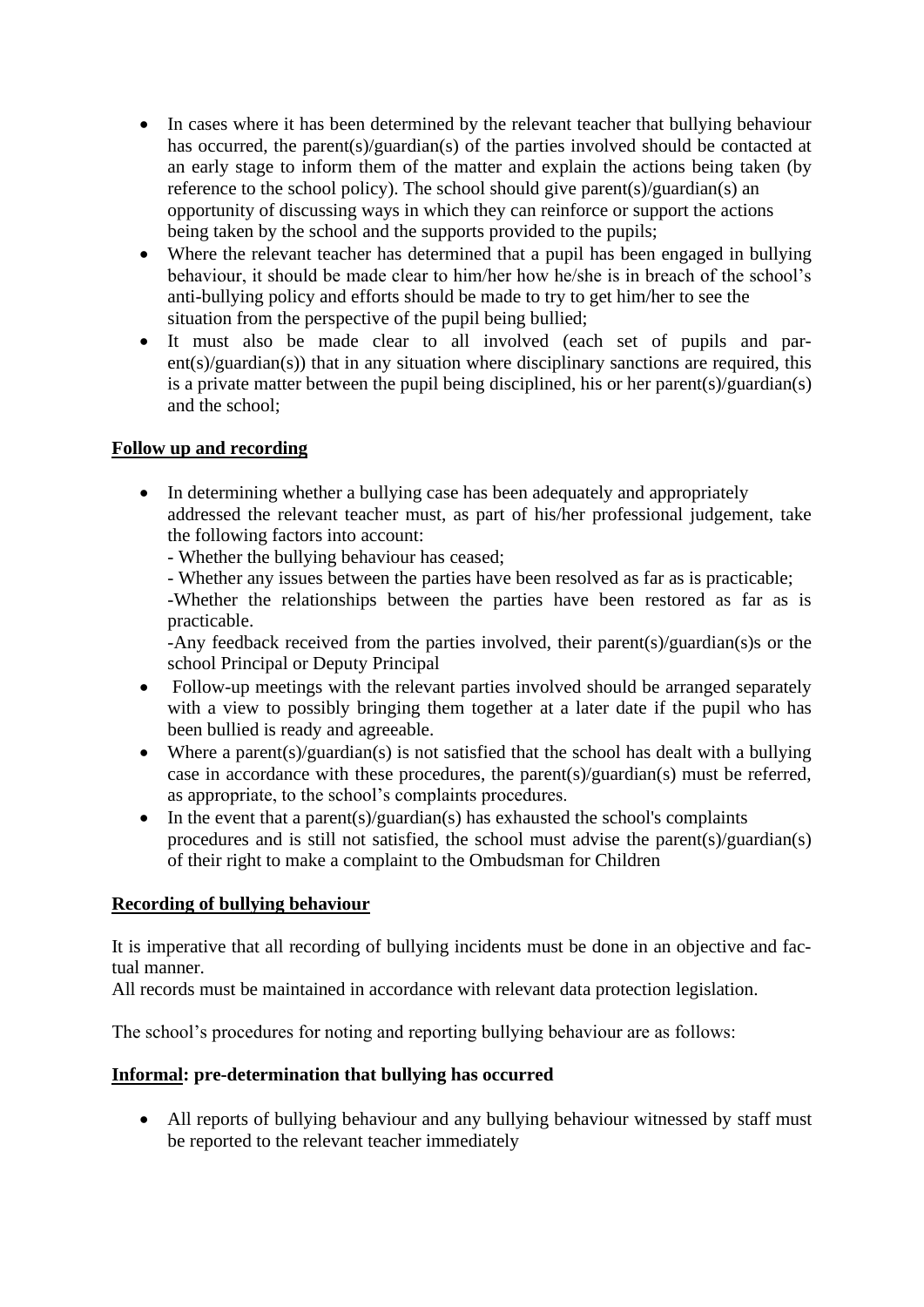• While all reports, including anonymous reports of bullying must be investigated and dealt with by the relevant teacher(s), the relevant teacher(s) will use his/her/their professional judgement in relation to the records to be kept of these reports, the actions taken and any discussions with those involved regarding same. The records will be kept in a class incident book and stored in the classroom

### **Formal: Stage 1-determination that bullying has occurred**

If it is established by the relevant teacher that bullying has occurred, the relevant teacher must keep appropriate written records which will assist his/her efforts to resolve the issues and restore, as far as is practicable, the relationships of the parties involved.

### **Formal: Stage 2-Appendix 3 (From DES Procedures)**

The relevant teacher must use the recording template at **Appendix 3** to record the bullying behaviour in the following circumstances:

a) In cases where he/she considers that the bullying behaviour has not been adequately and appropriately addressed within 20 school days after he/she has determined that bullying behaviour occurred; and

b) Where the school has decided as part of its anti-bullying policy that in certain circumstances bullying behaviour must be recorded and reported immediately to the Principal or Deputy Principal as applicable.

**Appendix 1:** *Sample list of behaviours that must be recorded and reported immediately to the principal .These are in line with the school's code of behaviour.*

When the recording template is used, it must be retained by the relevant teacher in question and a copy maintained by the principal.

These records are kept locked in the relevant teacher's classroom and in the principal's office.

#### **Established intervention strategies**

- Teacher interviews with all pupils
- Negotiating agreements between pupils and following these up by monitoring progress. This can be on an informal basis or implemented through a more structured mediation process
- Working with parent(s)/guardian(s) s to support school interventions
- No Blame Approach
- Circle Time

The Procedures mention the following intervention strategies and reference Ken Rigby; [www.bullyingawarenessweek.org/pdf/BullyingPreventionStrategiesinSchools Ken Rigby.pdf](http://www.bullyingawarenessweek.org/pdf/BullyingPreventionStrategiesinSchools%20Ken%20Rigby.pdf)

- The traditional disciplinary approach
- Strengthening the victim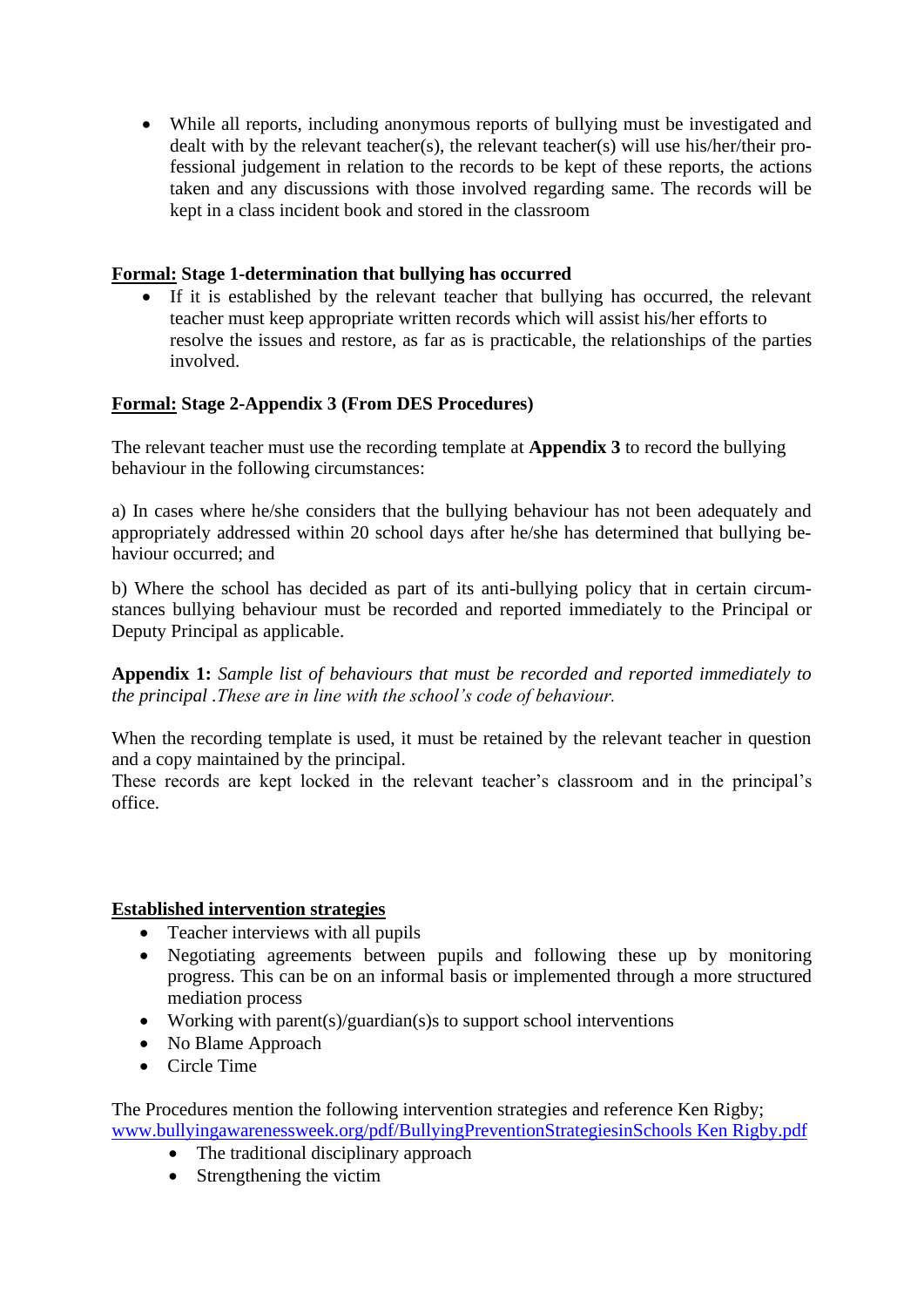- Mediation
- Restorative Practice
- The Support Group Method
- The Method of Shared Concern

The **school's programme of support** for working with pupils affected by bullying is as follows

(see Section 6.8.16 of the Anti-Bullying Procedures for Primary and Post-Primary Schools) :

- All in-school supports and opportunities will be provided for the pupils affected by bullying to participate in activities designed to raise their self-esteem, to develop friendships and social skills and build resilience e.g.
	- o Group work such as circle time
	- o Relevant SPHE activities in place in each classroom
	- o Resource teacher working with groups developing social skills/ discussing emotions
	- o Principal and class teacher monitor bullying incidents closely
- If pupils require counselling of further supports the school will endeavour to liaise with the appropriate agencies to organise same. This may be for the pupil affected by bullying or involved in the bullying behaviour.
- Pupils should understand that there are no innocent bystanders and that all incidents of bullying behaviour must be reported to a teacher

### **Supervision and Monitoring of Pupils**

The Board of Management confirms that appropriate supervision and monitoring policies and Practices are in place to both prevent and deal with bullying behaviour and to facilitate early intervention where possible.

#### **Prevention of Harassment**

The Board of Management confirms that the school will, in accordance with its obligations under equality legislation, take all such steps that are reasonably practicable to prevent the sexual harassment of pupils or staff or the harassment of pupils or staff on any of the nine grounds specified i.e. gender including transgender, civil status, family status, sexual orientation, religion, age, disability, race and membership of the Traveller community.

This policy was adopted by the Board of Management on 02/04/2014.

This policy has been made available to school personnel, published on the school website and provided to the Parents' Association . A copy of this policy will be made available to the Department and the patron if requested.

This policy and its implementation will be reviewed by the Board of Management once in every school year. Written notification that the review has been completed will be made available to school personnel, published on the school website and provided to the Parents' Association.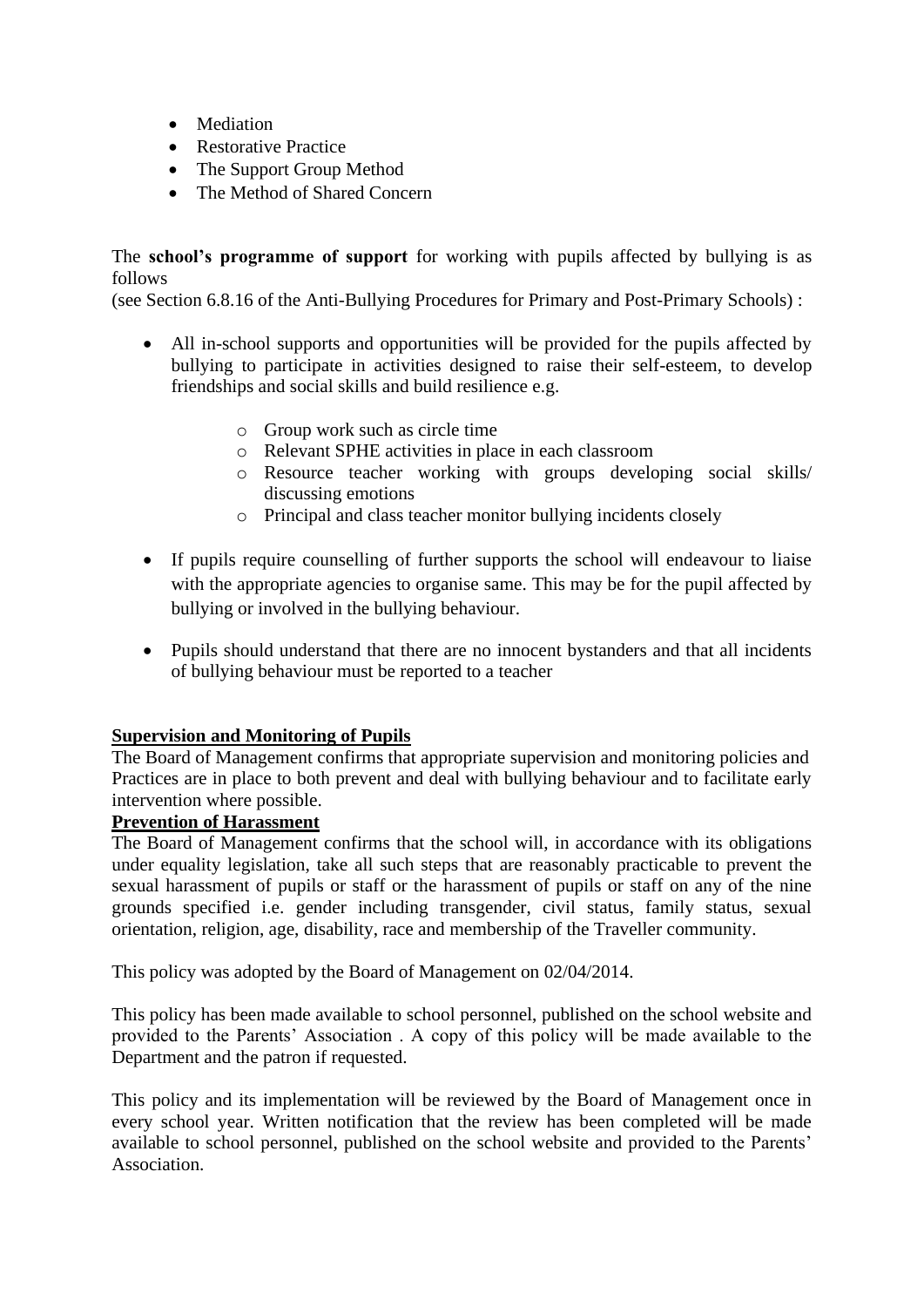A record of the review and its outcome will be made available, if requested, to the patron and the Department.

Signed:

Signed: Brian Ó Maoilchiaráin (Chairperson of Board of Management)

Date: 02/04/2014

Date of next review: Aibreán 2015